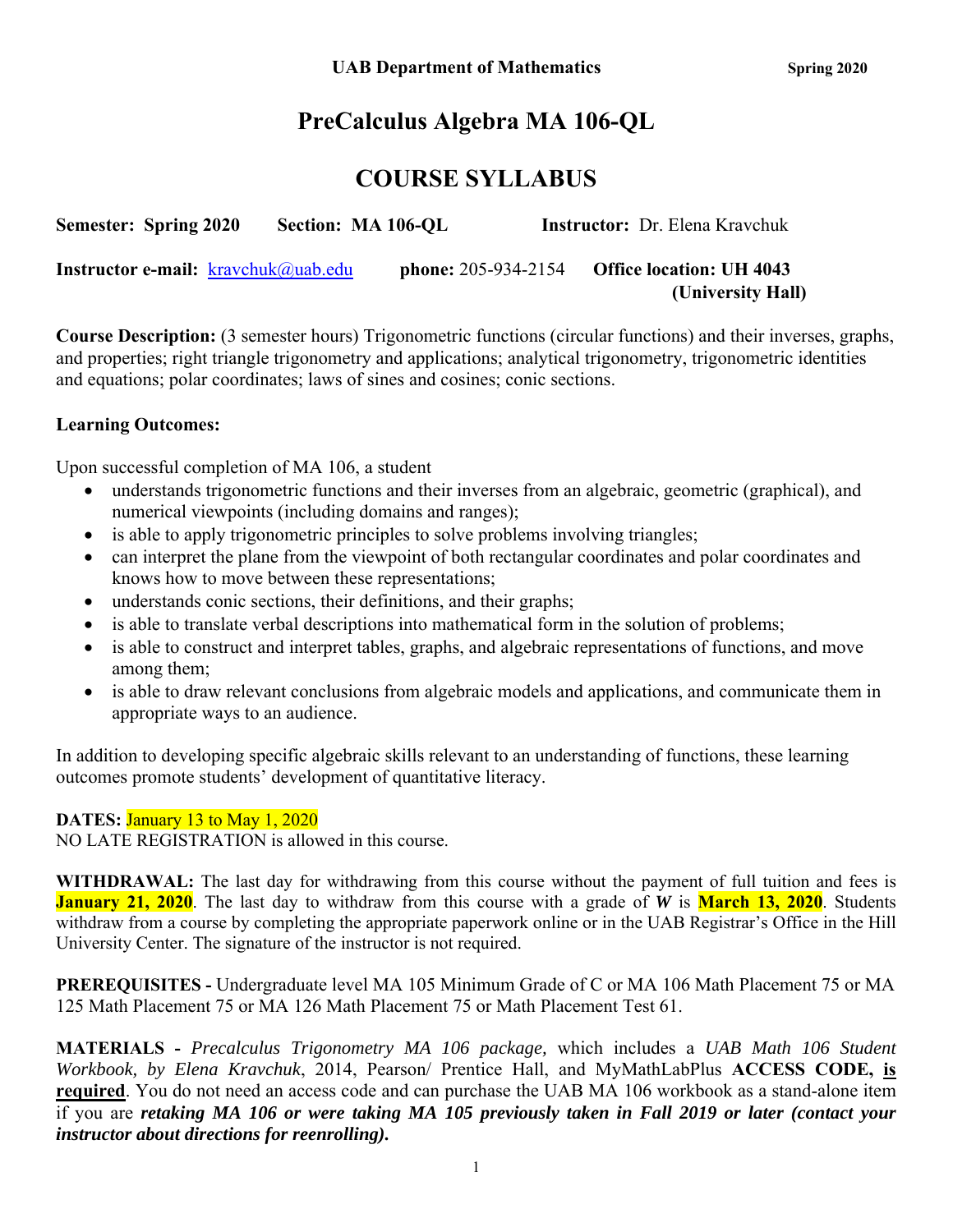**Disability Support Services (DSS).** UAB is committed to providing an accessible learning experience for all students. If you are a student with a disability that qualifies under Americans with Disabilities Act (ADA) and Section 504 of the Rehabilitation Act, and you require accommodations, please contact Disability Support Services for information on accommodations, registration and procedures. Requests for reasonable accommodations involve an interactive process and consist of a collaborative effort among the student, DSS, faculty and staff. If you are registered with Disability Support Services, please contact DSS to discuss accommodations that may be necessary in this course. If you have a disability but have not contacted Disability Support Services, please call 934-4205 or visit http://www.uab.edu/dss or Hill Student Center Suite 409.

**Calculator policy:** Scientific calculators may be used for homework and quizzes. **Students may not use personal calculators during testing**. You must use the on-screen calculator on your personal computer when testing remotely with ProctorU.

# **Access for a Course in MyMathLab Plus**

All Homework, Quizzes, and Tests for this course are available only in MyMathLab Plus. A MyMathLab Plus account has already been established for you and must be activated.

- Log in to **BlazerNet** and click on the MyMathLab Plus link.
- Click on your course.
- Choose one of the following:
	- o Access Code (enter your printed code)
	- o Buy Now (credit card required)
	- o Pay Later (allows temporary access, good for only 14 days, no extensions when it expires)\*

\***Once Pay Later (Temporary Access) has expired, you will be prompted to choose Access Code or Buy Now. You will no longer have access to your course materials and assignments in MyMathLab Plus until you enter your code or purchase it.** Please note that there will be **NO EXTENSIONS for missed homework, quiz, or test deadlines due to failure to purchase access to your online materials.** 

If you have any questions regarding your MyMathLab Plus account or access to your account, email your course instructor or you may stop by the Math Learning Lab in HHB202.

## **Please note that there will be NO EXTENSIONS for missed homework, quiz, or test deadlines due to failure to purchase access to your online materials.**

**ATTENDANCE POLICY -** Although physical class meetings are not part of this course, participation in all learning activities is required and points will be awarded. The class WEEK **begins on Sunday** and **ends on Saturday** unless otherwise indicated.

Students must be available to work on assignments throughout the week. All assignments have strict deadlines, and some have limited availability. See the course schedule for details.

**ELECTRONIC OFFICE HOURS -** The Course Instructor is available by e-mail, through the Discussion Board in Canvas, or in case of emergency by telephone on weekdays between the hours of 8:00am-5:00pm (CST).

*Communication Through UAB E-Mail* - If you need to communicate one-on-one with the Course Instructor, please use the UAB email system (kravchuk@uab.edu). Individual meetings through chat or in person should be requested through email.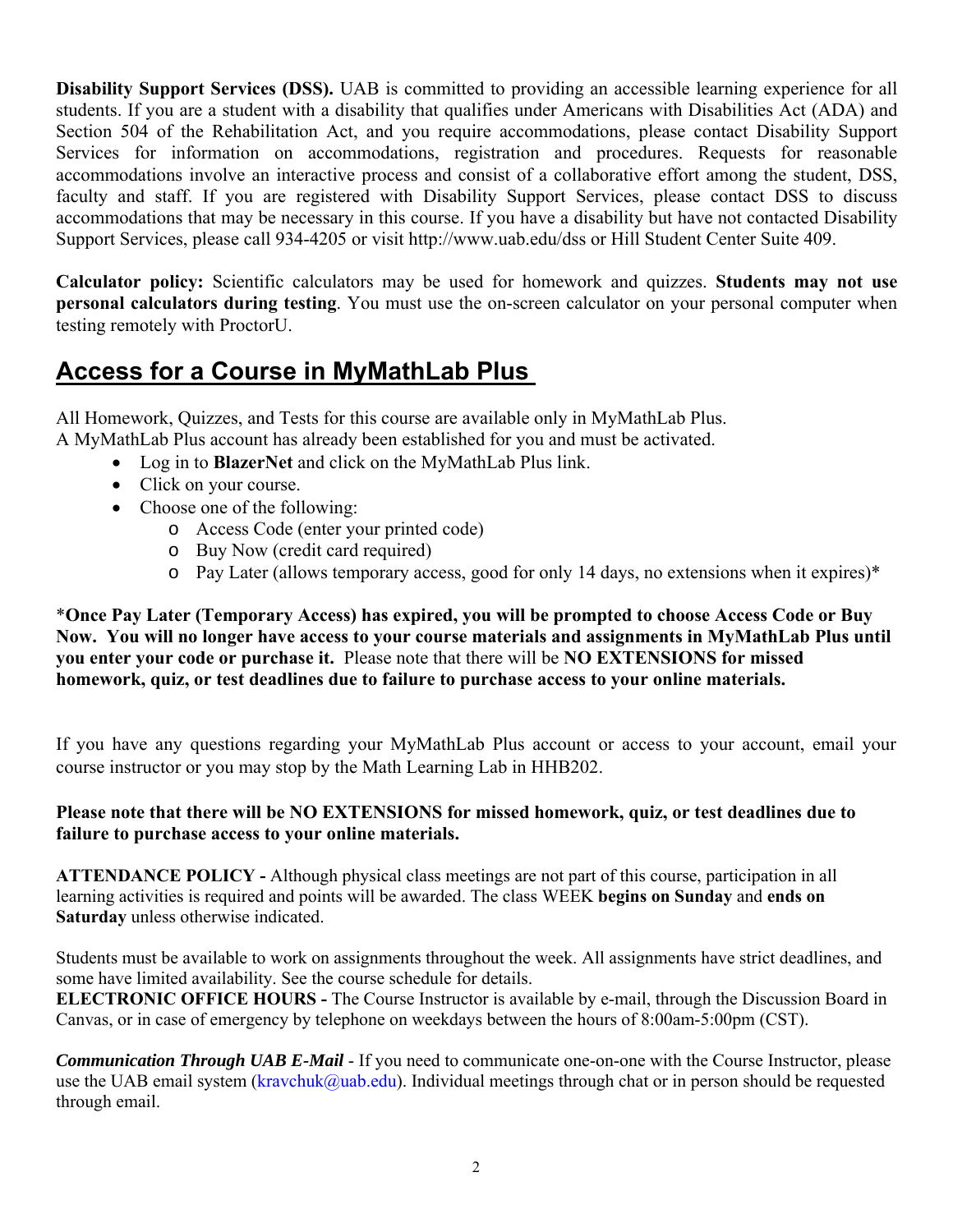*Communication Through Discussion Board* - Students may post course-related questions in the Discussion Board. To use this mode of communication please:

- 1. Go into Canvas.
- 2. Click on the *Discussions* button, which is located on the left of your Canvas screen.
- 3. Click on *General Questions for the Instructor*.
- 4. Type your course-related question(s).

The Course Instructor checks this forum daily and will respond within 24 hours.

*Communication Through Telephone* - In an emergency you may call the Math Department office and leave a message for the Course Instructor at 205-934-2154.

# **STUDENT EXPECTATION STATEMENT:**

The Course Syllabus and Schedule serve as a Contract by which the student must comply. An excuse of "not knowing" information covered in these documents is not an acceptable excuse for making mistakes in this class. **To emphasize the importance of knowing the syllabus you must take a Syllabus Quiz before beginning any other assignments.**

- Students are required to complete weekly assignments and learning activities by the deadline. All deadlines are based on CST (Central Standard Time). **There are no extensions of deadlines**.
- Students are expected to follow the instructions for each assignment. Instructions for each assignment can be found in the Course Syllabus and Class Schedule, as well as on each assignment under the Assignments button in Canvas. A deduction in points will be applied to submitted assignments which do not comply with the instructions.
- Students are expected to participate in weekly **Group Discussions in Canvas.**
- Students are expected to submit **individually written solution to weekly Problems in Canvas under the Assignments button or in the appropriate Module** *before the deadline***.** Once a problem is submitted, it will be graded as is. Therefore, students are expected to triple-check their work before submitting it. Canvas will not allow a student to return to a Problem once it is submitted. Therefore, the student must submit only completed problems. **Problems are NOT accepted in e-mail**.
- Students are expected to submit all **Homework, Quizzes, and Tests in MyMathLab Plus by the due dates**.
- Students are expected to read all sections in the Canvas website for this course before beginning work on the assignments, and they must visit this site at least once every 24 hours.
- Students are expected to check their UAB e-mail daily and respond within 48 hours to instructor emails. Regular communication via e-mail with the Course Instructor is expected.
- All students are required to obtain and use the UAB email address that is automatically assigned to them as UAB students. All official correspondence will be sent ONLY to the @UAB.edu email address.
- All students are responsible for ensuring that the correct UAB e-mail address is listed in Canvas by the end of Week 1 as well as to ensure that their UAB e-mail account is in proper working order during the entire time they are enrolled at UAB. Email is the only way the Course Instructor can, at least initially, communicate with students. It is the student's responsibility to make sure a valid e-mail address is provided. Failure on the student's part to do so can result in the student missing important information that could affect the grade. **Students are responsible for the information that is sent to their UAB email account.** The Course Instructor will not accept e-mails sent from e-mails accounts other than UAB.
- Students are expected to devote an average of 8 to 12 hours per week to the assignments.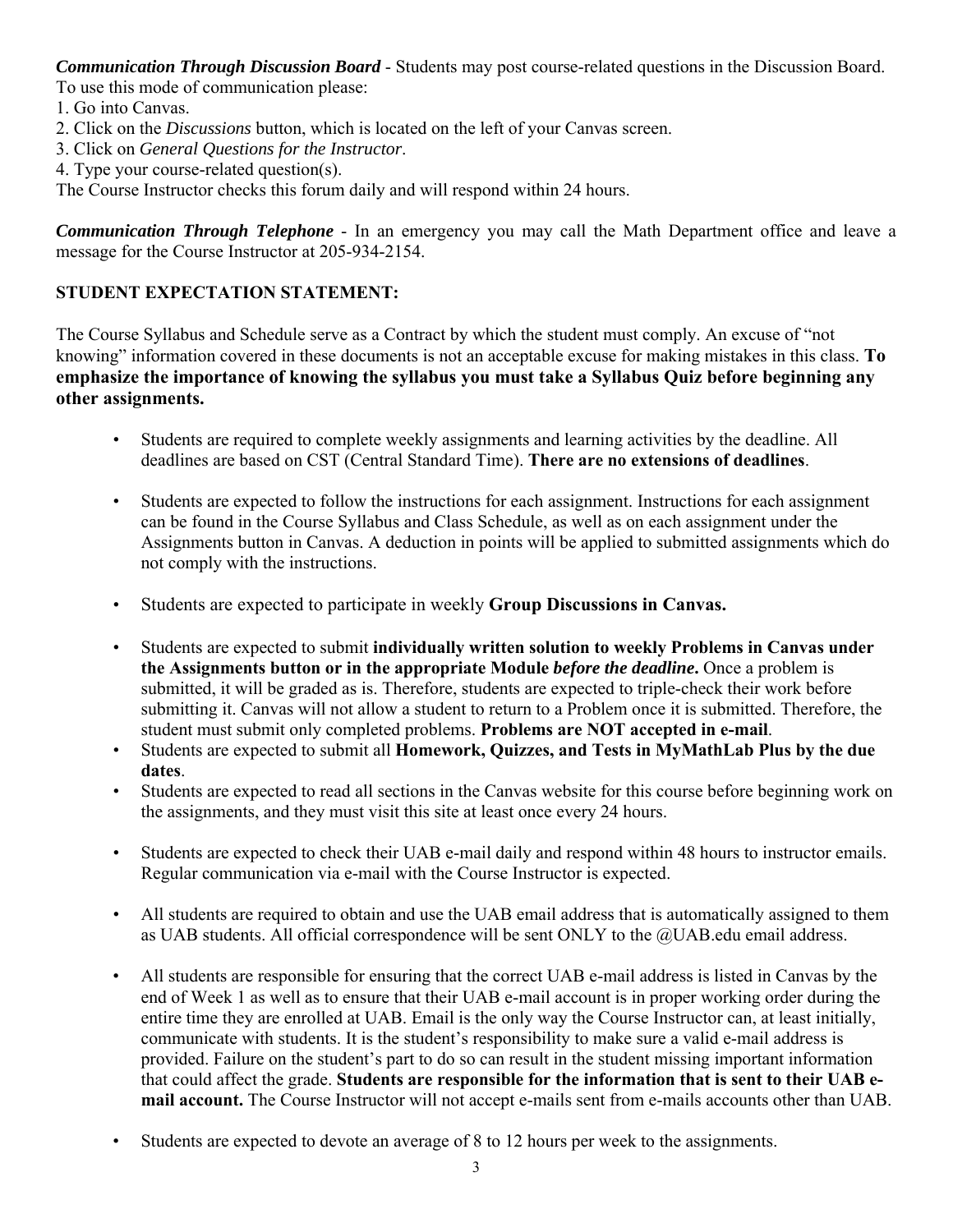- Students are expected to have a back-up plan in the event their computer has operational problems, there is loss of electricity, or there is loss of Internet access. These are not an excuse for late or incomplete submission of assignments, nor are they acceptable reasons for an assignment deadline extension. UAB's MLL, most public libraries, school libraries, university libraries, etc. have computers with Internet access and are available for use by the public.
- The Math Learning Lab (**MLL**) in 202 Heritage Hall is available for student use Monday through Friday. Students in this course may use the computers to complete assignments, and they may get assistance from math tutors. The hours of operation are Monday through Thursday 9:00am to 7:00pm, and Fridays 9:00am to 2:00pm. Limited hours are available during final exams. The MLL is closed during all holidays and breaks. Go to the math department website and click on Student Resources tab for details (http://www.uab.edu/mathematics).
- Students are expected to participate in this course by following the Course Syllabus, Class Schedule, and any additional information provided by the Course Instructor.
- Students are expected to remain in regular contact with the Course Instructor via Canvas and UAB email as well as through participation in the Discussion Board and submission of assignments. The Course Instructor will communicate on the Canvas Announcement page, Discussion Board and/or via UAB e-mail.
- Students are expected to use the UAB e-mail for one-on-one instructor/student conferencing or to schedule an individual chat session or personal meeting. If a student has a question about a particular problem from MyMathLab (homework or quiz), then he should use the Ask My Instructor link to email the instructor.
- **Students are expected to review their grades and comments on graded assignments in Canvas within one week of submitting for grading. The Course Instructor does not use e-mail to communicate grades or comments about graded assignments. Assignments are graded within one week of being submitted into Canvas by the student. It is the student's responsibility to review grades within one week of submitting an assignment and e-mail the Course Instructor within the same time period if a grade is not showing.**
- Students in this class will be expected to:
	- o Speak and write Standard English.
	- o Work cooperatively with others.
	- o Possess independent reading and study skills at the university level.
	- o Possess basic computer skills.
	- o Possess the appropriate computer software and hardware necessary for successful participation in the class.
- Because instructional materials on the course website may be copyrighted, students may not download materials on the site to their desktops, laptops, or PDAs, or alter or distribute any materials on the course site, unless clearly directed to do so.

**COURSE STRUCTURE -** This course is computer-based, and students must have reliable access to **BlazerNet** so they can work on their assignments in Canvas and MyMathLab Plus. Students must also ensure that they meet each of those system's requirements.

**CANVAS ASSIGNMENTS** include: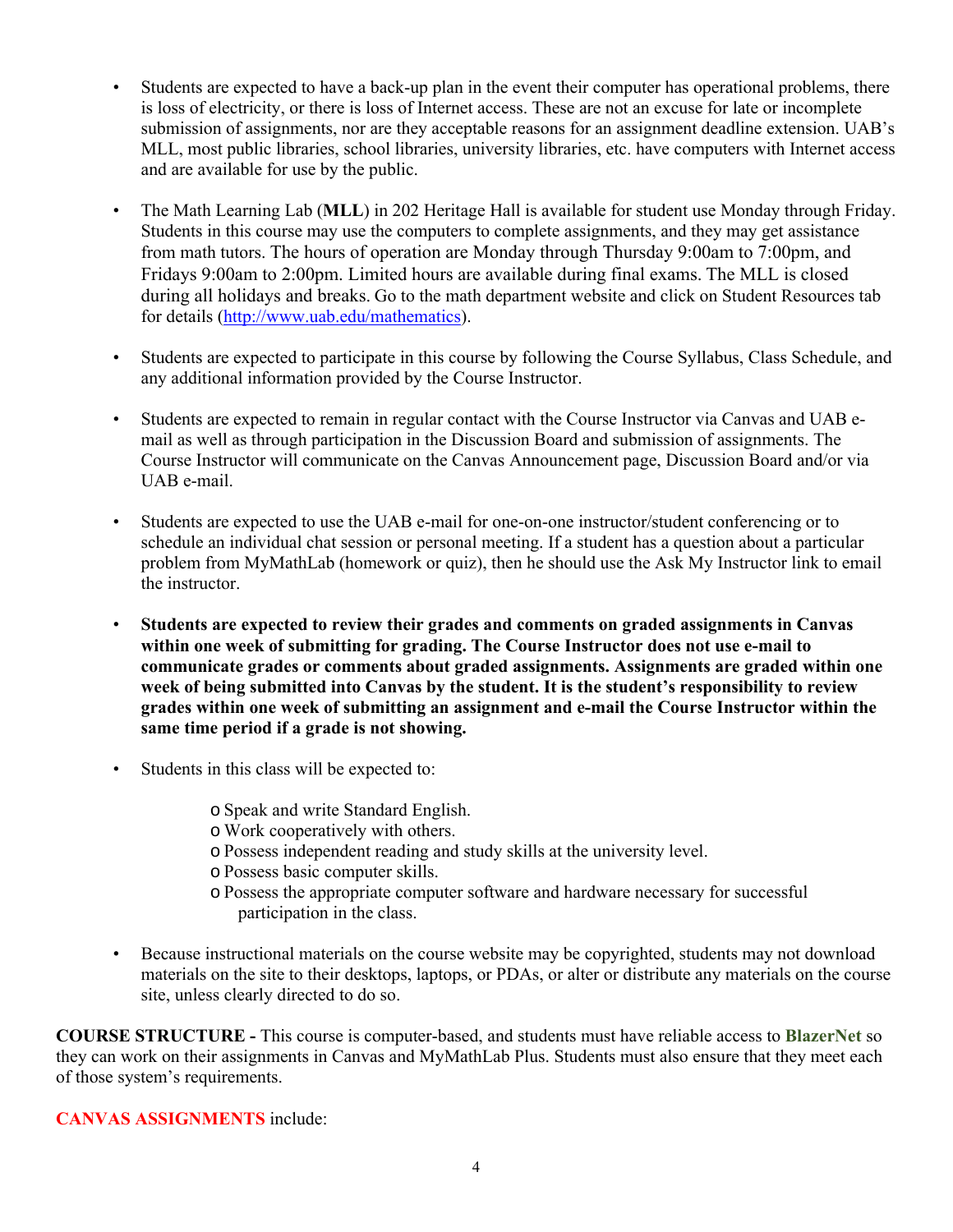- **Introduction Discussion** The Introduction Discussion is required and due by the end of the day on **Friday, Jan 17.** The Introduction Discussion is worth 6 points. Students must upload a photo, answer ALL questions, and respond in a *meaningful* way to at least two other students. More information about grading the Introduction Discussion can be found in the directions in Canvas. This assignment gives students an opportunity to meet each other.
- **Lectures/Quick Quizzes** Students are required to watch video recorded lectures before they attempt the HW or Quiz. Every lecture is concluded by a short quiz (Quick Quiz). The combined credit for lecture and lecture quick quiz is 2 points (partial credit could also be awarded).
- **Group Discussions** There are 10 Group Discussions that are required, and each is worth 6 points. Students will be randomly assigned to a different Group each week in Canvas to discuss the current Problem (see schedule for dates). **Students must post over BOTH DAYS** for a **total of at least 3 times**. Meaningful posts include ideas and questions that are specific to solving the Problem. No credit is given for short or one word posts.

**Students must NOT share their entire solution because this may lead to plagiarism**. Individually written solutions to the Problems must NOT be submitted in the Group Discussion. More information about grading the Group Discussions can be found in Canvas in the Course Information module. This assignment gives students an opportunity to work together to improve their quantitative reasoning ability and conceptual understanding of mathematical ideas.

• **Problems** – There are 10 Problems that are required, and each is worth 8 points. Each week students are required to solve a Problem with the help of their group. Students must READ the Problem and work on it *before*  participating in their Group Discussion. Go to the current week's Module to find the Problem. Each student must submit an individually written solution to each Problem in Canvas in the appropriate week Module by the deadline (see schedule for dates).

Problems may be submitted using the text editor, but if students prefer to submit their hand written work, a photo of the hand written work may be uploaded. **If two or more students have an identical Problem, all will receive a score of 0 since the work must be** *individually written***.** Problems CANNOT be sent by email and cannot be submitted any way other than through the Problem link in the current week's Module.

**There are no extensions or make ups for missed Problems.** Students should NOT wait until the deadline to submit their Problems because they run the risk of running out of time or having technical problems. NO late submissions are allowed. More information about grading the Problems can be found in the Course Information Page. This assignment gives students an opportunity to articulate their conceptual understanding of mathematical ideas.

### **MyMathLab Plus ASSIGNMENTS** include:

- **Syllabus Quiz** is the prerequisite for the graded assignments. An unlimited number of attempts are available, and the highest score attained will count. Once you begin the assignment, you must complete it. Students should have a copy of their syllabus and class schedule to use during the assignment. This assignment gives students an opportunity to learn about the course policies and expectations.
- **Homework** There are 13 homework assignments that are required, and each is worth 10 points. Homework is completed and submitted in MyMathLabPlus (access code required), but a link to the software is located in Canvas and BlazerNet. When the homework is submitted or closed in MyMathLabPlus, a score and percentage are given. The UAB score (out of 10 pts) for the homework can be found in Canvas under UAB Grade for MA 106 or online at https://secure.cas.uab.edu/mll/db/.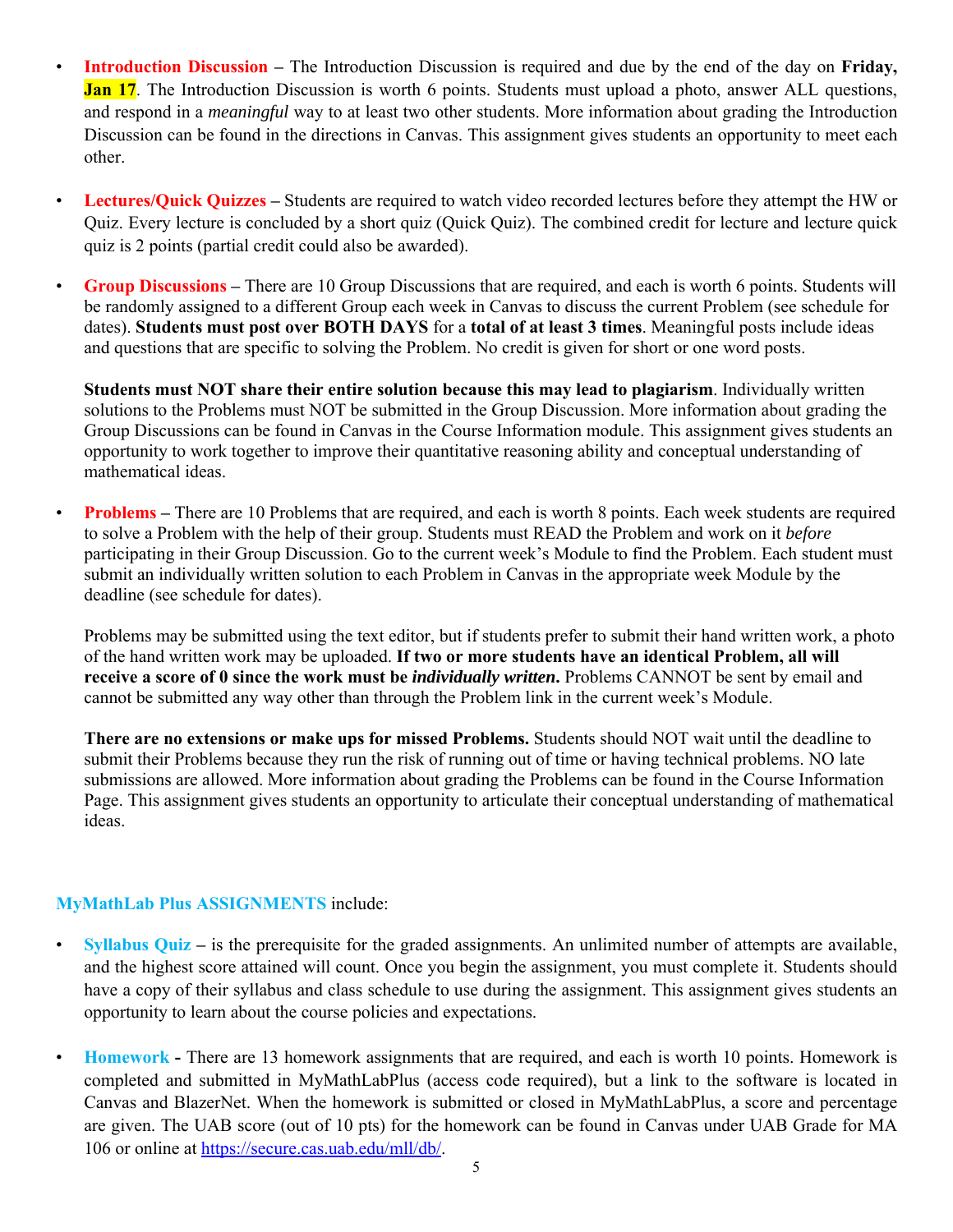*An unlimited number of attempts can be made on each homework problem* before the deadline, so students should be able to earn 100% on all homework. If a problem is marked with a red  $X$  as incorrect, then the student can click on *Similar Exercise* at the bottom of the page and work another problem correctly for full credit (before the deadline). Students can go in and out of the homework as many times as they like before the deadline (all of the work is automatically saved). Students earn points for homework completed on or before the due date. **After the due date, students can review homework assignments and work similar exercises, but they can get only 50% credit for the work.** 

All homework is available at the beginning of the term, so students may work ahead as much as they like. **There is a set of prerequisite media (reading) assignments for each homework assignment.** There are no extensions or make ups for missed homework because the work can and SHOULD BE completed in advance of the deadlines.

• **Quizzes -** There are 13 quizzes. Quizzes are completed and submitted in MyMathLab Plus, but a link to the software is located in Canvas and BlazerNet. Each quiz is worth 10 points. Once the quiz is submitted in MyMathLab Plus, it is scored and a percentage is given. The UAB score (out of 10 pts) for the quiz can be found in Canvas under UAB Grade for MA 106 or online at https://secure.cas.uab.edu/mll/db/.

Students take the quizzes on their own schedule, but they can only earn the quiz points if the quiz is taken on or before the due date. Students must complete the quizzes BY THEMSEVLES without any assistance from another person, but they may use their textbook and notes. The quizzes are timed, and they must be taken in one sitting within 30 minutes. Students cannot exit the quiz or that will count as one of their attempts. Each quiz can be taken a maximum of two times. The higher grade attained will count.

All quizzes are available at the beginning of the term, so students may work ahead as much as they like. There are no extensions or make ups for missed quizzes because the work can and SHOULD BE completed in advance of the deadlines. **However, students can get 50% credit for the late submission**.

- **Practice Tests (Review for test)** are available in MyMathLabPLus. The practice tests do not count towards a student's grade, but they are recommended as a way to help them prepare for their tests. Students may take the practice tests as many times as they like. The practice tests are also available in the student workbook.
	- **Tests** There are 4 major Tests and cumulative Final Exam. Tests and Final Exam are completed and submitted in MyMathLab Plus, but a link to the software is located in Canvas and BlazerNet. Each test is worth **80 points**, and Final exam is worth 250 points. **All students are REQUIRED to take ALL course Tests and Final exam using remote proctoring services through ProctorU**. There is a charge for this service (\$92.50 total, \$17.50 per test and \$22.50 for Final exam) and an appointment is required. Students who fail to make an appointment at least 3 days in advance will be subject to additional fees. **NOTE THAT STUDENTS ARE RESPONSIBLE**  FOR PROCTORU TESTING FEES THAT ARE NOT COVERED BY UAB eLearning. UAB eLearning **will NOT cover late fees or convenience testing fees but may cover regular test fees. Please see the ProctorU Student Information document posted in Canvas under the Course Information module.**

Once the test is submitted in MyMathLab Plus, it is scored and a percentage is given. The UAB score (points) for the test can be found in Canvas under UAB Grade for MA 105 or online at https://secure.cas.uab.edu/mll/db/. Tests have a 50 minute time limit, Final Exam has a 120 minute time limit, and they must be taken in one sitting. **Students must use the computer scientific calculator during testing. No personal calculators are allowed.** Students may use scratch paper during a test, but no credit is given for work done on the scratch paper. One or more photo IDs will be required for testing.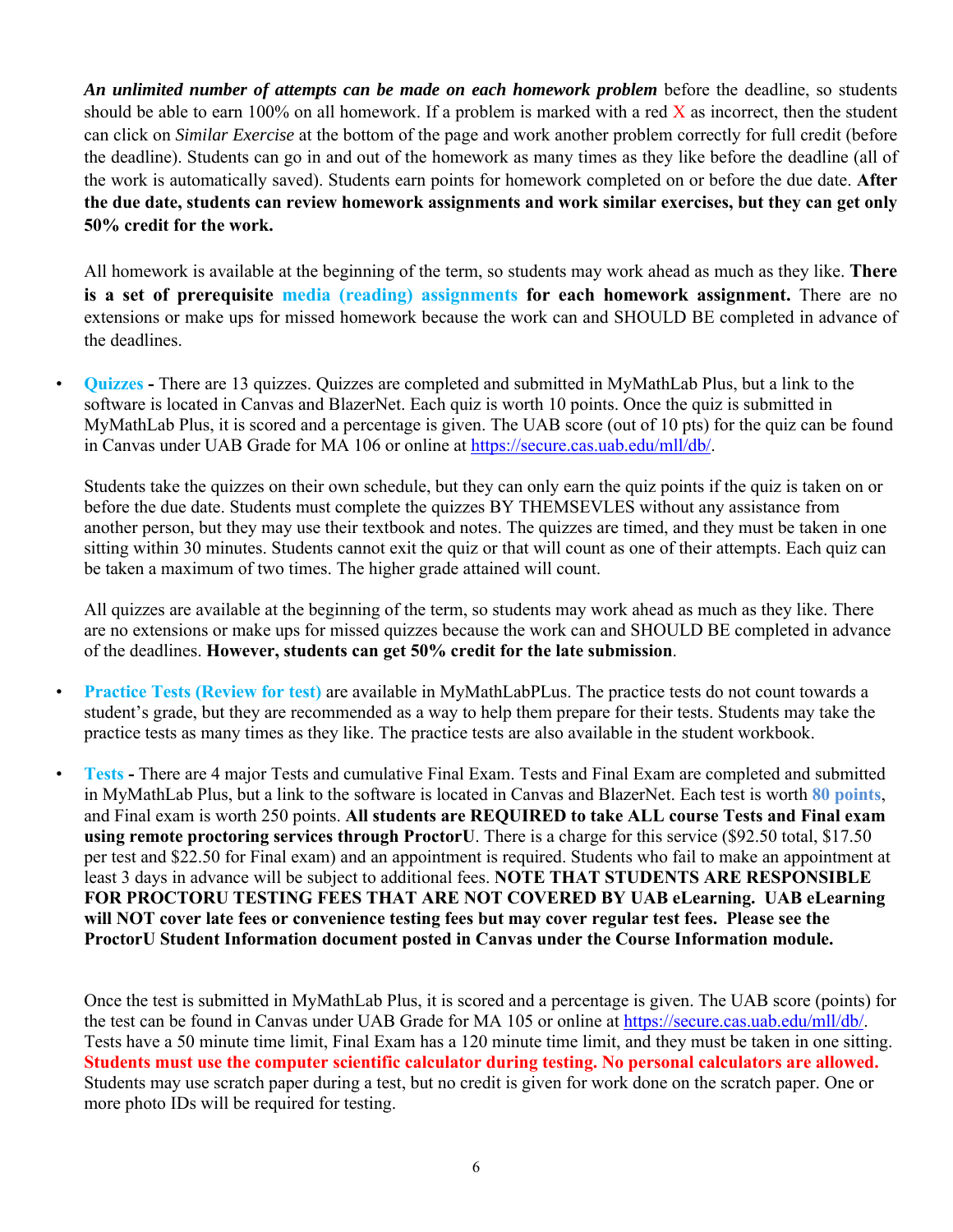Students take the Tests on their own schedule, but they must be taken **on or before the deadline**. Students will be able to review their tests in MyMathLab Plus after the deadline has passed or after all students have taken the test.

Students must read the ProctorU info page in Canvas *carefully* and **make sure they have access to a computer with a microphone and a webcam well IN ADVANCE of the test deadline**. They must schedule an **appointment at least 3 days in advance** and should **test their equipment** at that time. More details about the technical requirements for ProctorU are found at http://proctoru.com.

The deadline for each Test is listed in the Course Schedule and below.

Test 1, Fri, February 7, 9:00 pm Test 2, Fri, February 28, 9:00 pm Test 3, Fri, March 27, 9:00 pm Test 4, Fri, April 24, 9:00 pm

Final Exam, Wed, April, 29, 9:00 pm

**ALL Tests taken with ProctorU require an appointment at least 3 days in advance.** The tests may be taken ANY day and time until the deadline. **Failure to take a Test with ProctorU, power outages, technical issues, student personal problems, and failure to purchase an access code are NOT acceptable reasons for missing a Test deadline.** If students have problems with ProctorU, they should notify the instructor by email as soon as possible.

**Completing HW, Quizzes, and Tests in MyMathLab Plus -**All HW, Quizzes, and Tests may only be accessed through **BlazerNet.** Before students begin working at home, they must run the **browser check** and make sure they meet the **system requirements**. Please note that no make ups or extension of deadlines are given for technical problems. **Students can and should complete all HW and Quizzes well in advance of deadlines because these assignments are available from the first day of the term until the deadline.** 

#### **TECHNICAL SUPPORT INFORMATION**

If technical problems are experienced with **BlazerNet** or **Canvas**, students should contact UAB AskIT at http://uab.edu/it/home/askit and also inform the instructor.

For help within **Canvas**, students should use the HELP tab at the top right. If technical problems are experienced with **MyMathLab Plus**, students should log in and click on Help & Support at the top right or go to http://247pearsoned.custhelp.com/app. The quickest way to get support is to use the CHAT contact method. Students should also inform the instructor.

**Some troubleshooting tips** for problems with MyMathLab Plus:

- **Close the browser** and start again by logging into BlazerNet.
- **Try another browser** if yours doesn't work. Install and use only supported browsers (Google Chrome works better than others).
- You can only ACCESS YOUR COURSE through BlazerNet. **No other login pages will work**.
- If nothing works, contact Pearson's technical support via CHAT.
- Have a back-up plan. Make arrangements to work in the MLL or elsewhere in advance.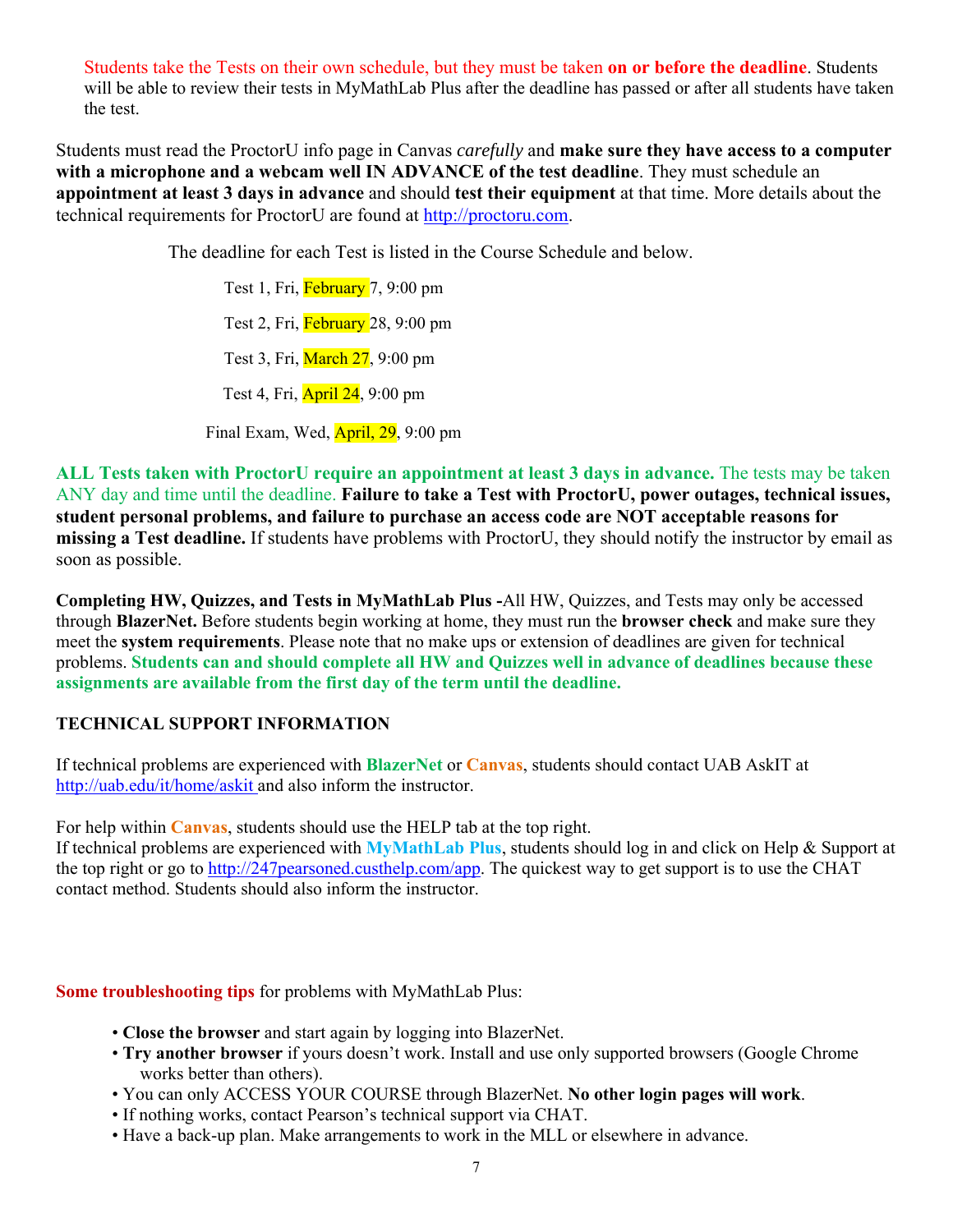• **Email the instructor** if you have problems. He/she might be able to help.

**COURSE GRADES -** Students earn their grade in the course by accumulating points. There is a maximum of 1000 points available. No points are available after Final exam is taken, so students should earn as many points as possible throughout the semester by completing all assignments by the deadline. NO late assignments are accepted or allowed, and no adjustments will be made.

All assignment grades will be posted and maintained in the math department database (MADDIE), which can be accessed in Canvas by clicking on **UAB Grade for MA 106** or going to https://secure.cas.uab.edu/mll/db/.

Note that **FINAL GRADES are awarded by TOTAL POINTS EARNED**, NOT by percentages. Percentages give students an idea of how they are doing in the class on a day-to-day basis, but they are constantly changing since they are based on the deadlines as of the current date. Percentages are not rounded.

Homework, Quiz, and Test grades are automatically updated and loaded into the database on a daily basis. All other grades will be manually entered by the instructor as soon as possible after grading (usually within one week).

Point distribution for MA 106-QL:

| <b>Grade Element</b> | <b>Points</b> | Quantity | <b>Total Points</b> |
|----------------------|---------------|----------|---------------------|
| Intro Discussion     |               |          |                     |
| Lectures             | 2             | 13       | 26                  |
| Discussions          | 6             | 10       | 60                  |
| Group Problems       | 8             | 10       | 80                  |
| Homework             | 10            | 13       | 130                 |
| Quizzes              | 10            | 13       | 130                 |
| <b>Tests</b>         | 80            |          | 320                 |
| Final Exam           | 250           |          | 250                 |
| Total points         |               |          | 1000                |

Grading scale for MA 106-QL:

| <b>Number of Points</b> | <b>Letter Grade</b>         |
|-------------------------|-----------------------------|
| 880 to 1000             |                             |
| 750 to 879              | В                           |
| 620 to 749              | $\mathcal{C}_{\mathcal{C}}$ |
| 500 to 619              | D                           |
| Below 500               | F                           |

*Please note that at the end of the semester, if a student has earned 745 points and has a 74.5% score, he earns a final grade of a "C", not a "B", because letter grades are based on TOTAL NUMBER of POINTS.*

**MAKE UP POLICY:** If a student misses 1 test deadline (not including the Final Exam), the Final Exam grade will be used to replace the missed test grade if the student formally makes a request to do so. The student must complete a Missed Test Request Form in the math department office (UH 4005) no later than 12:00 pm on the last day of classes. Note that only one missed test grade may be replaced with the Final Exam grade. All students are required to Take the Final Exam.

**Failure to schedule or take a test with ProctorU, computer problems, student personal problems, and not having the appropriate software (permanent access) are NOT acceptable excuses.**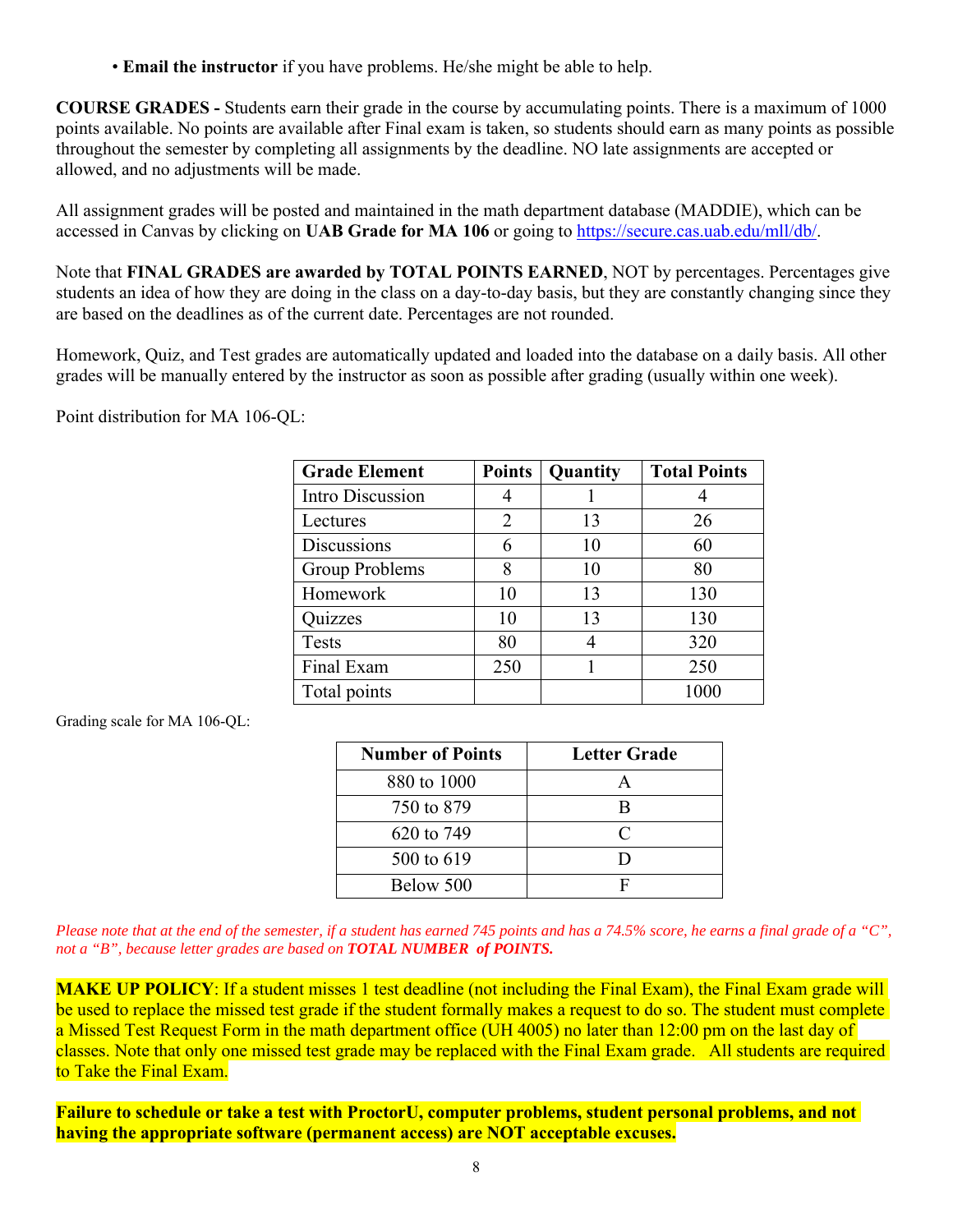There is no appeal for missed deadlines for Group Problems, Homework, or Quizzes. However, if a student has an unplanned, *emergency* circumstance that temporarily prevents him from participating in the class (such as documented hospitalization), then he should contact the instructor as soon as possible. A request for make-up work will be considered. Travel and/or work-related business do NOT qualify for make-up work.

### **CANVAS SITE MAP FOR THE COURSE**

**Home**: This is the entry page for the course.

**Announcements**: This is where the instructor will post announcements. Please check it daily.

**Course Information**: All information about the course policies, expectations, and grading can be found here. Make sure you read everything carefully.

**Modules:** Go to the current week to find a list of objectives and links to assignments that are due (the Course Home page).

**Syllabus:** This is where the Syllabus is posted.

**Assignments**: There are links to all assignments here. You will have multiple assignments due each week, and the best way to keep up with them is by viewing the current Week in **Modules**. Each Week contains a list of the objectives and links to the assignments.

**Discussions**: You must go into the Discussions to complete your Introduction Threaded Discussion. The **Intro TD**  is REQUIRED. It is worth 4 points and is due **Jan 17**. General questions for the instructor should be posted also here so everyone can benefit from the information.

**People:** Find your current group members each week and participate in a Group Discussion on scheduled days to solve the week's Group Problem. There are 10 Group Discussions that are worth 6 points each. Participation is required and will be graded according to the Group Discussion rubric (see Rubric for MA 105 online Group Problems under Course Information).

**Grades:** You can find a link to your Canvas Gradebook.

**UAB Grade for MA 106**: You can check your status in the course anytime (after the drop/add period) by clicking on the link.

**Quizzes:** Under this tab students access the Lecture Quick Quizzes.

**MyMathLab Plus:** There is a link to BlazerNet to log in to MyMathLabPlus to complete homework, take quizzes, and tests, but students will exit the Canvas platform to access them.

**ProctorU:** There is a link to login to ProctorU to schedule an appointment, test the equipment, and take tests remotely.

**MATH HELP –** The **Math Learning Lab** (**MLL**) in 202 Heritage Hall is available for student use Monday through Friday. Students in this course may use the computers to complete assignments, and they may get assistance from math tutors. Tutors will not solve all of your problems or sit with you for extended periods of time, but they will help guide you so that you can complete your work independently. No appointment is necessary. The hours of operation are Monday through Thursday 9:00am to 7:00pm, and Fridays 9:00am to 2:00pm. Limited hours are available during final exams. The MLL is closed during all holidays and breaks. Go to the math department website and click on student Resources tab for details (http://www.uab.edu/mathematics). Please note that all computer use is monitored in the MLL.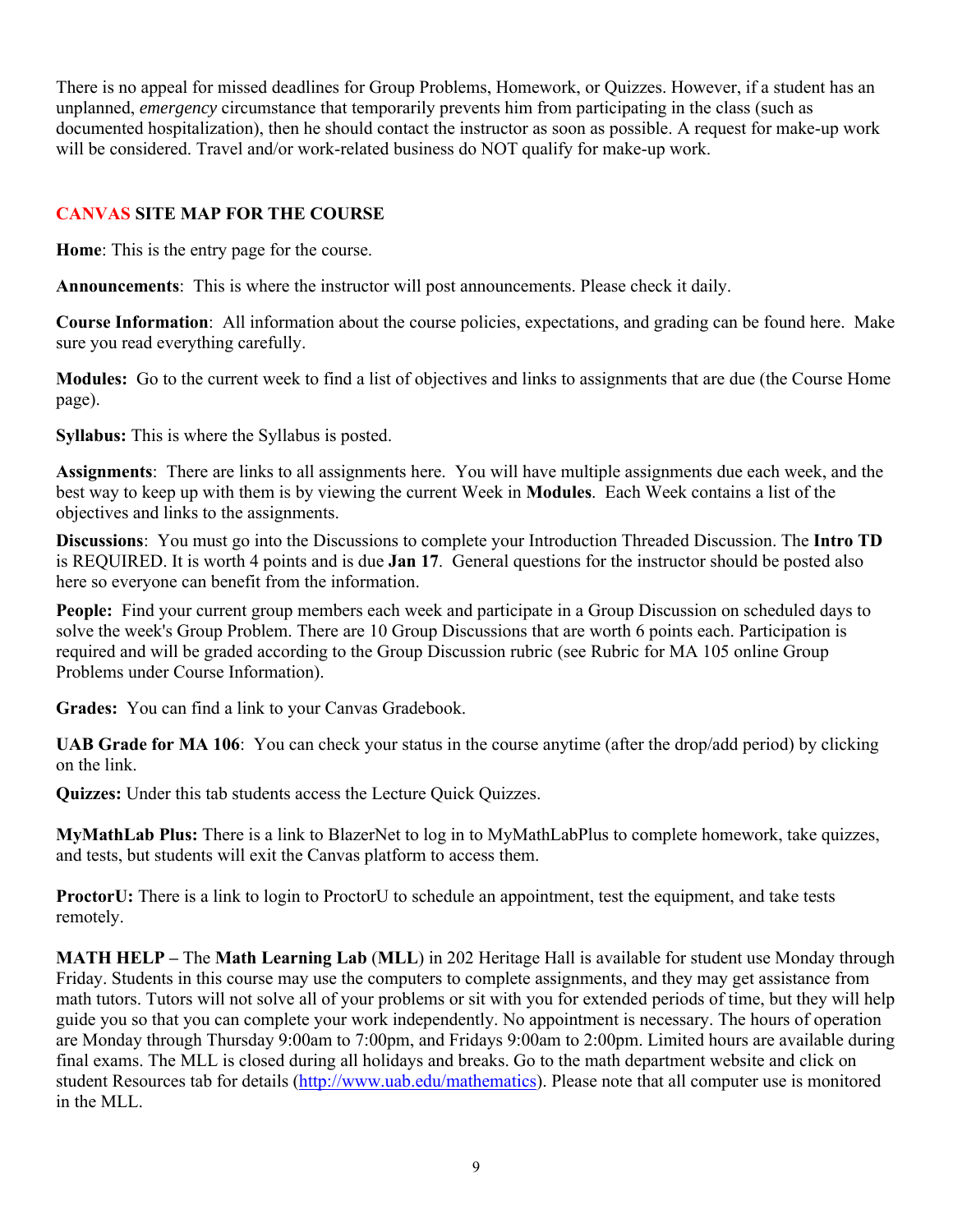The **University Academic Success Center (UASC)** provides students with a host of free services and resources that include Tutoring and Supplemental Instruction. For more information, go to http://www.uab.edu/students/academics/student-success.

**UAB EMAIL -** All students are required to obtain and use the UAB e-mail address that is automatically assigned to them as UAB students. All official correspondence will be sent ONLY to the @uab.edu address. All students are responsible for ensuring that the correct e-mail address is listed in Canvas by the beginning of Week 1. E-mail is the only way the Course Instructor can, at least initially, communicate with students. It is the student's responsibility to make sure a valid email address is provided. Failure to do so can result in missing important information that could affect the student's grade.

**CLASS SCHEDULE** – The class schedule can be found in Canvas under Course Information.

**STUDENT/FACULTY INTERACTION -** Interaction will take place via e-mail, telephone (in case of emergency), Announcements, Discussion Board, and comments on graded assignments under the Assignments button in Canvas.

The student will participate in this course by following the guidelines set forth in this Syllabus and the Course Schedule, and any additional information provided by the Course Instructor.

Students are expected to remain in regular contact with the Course Instructor and class via Canvas through participation in the Discussion Board and submission of weekly problems. Students are expected to work in assigned groups on the weekly problems, but they must submit individually written papers.

The Course Instructor will communicate on the Canvas Announcement page, Discussion Board, comments on graded assignments under the Assignments button in Canvas, and/ or e-mail. **Personal communication with the instructor should be done through email.** Canvas will be used for student's deliveries of weekly problems.

The Course Instructor will check e-mails daily and will respond to e-mails containing questions, comments, and concerns within 24 to 48 hours on weekdays and 48 hours on weekends. The Course Instructor will check Canvas daily and will respond to postings (weekly assignments, examinations, discussions, etc.) within one week of receiving.

Students are encouraged to use the *Discussions* feature **General Questions for the Instructor** on Canvas to ask questions and/or make comments that pertain to this course. This approach will allow all students to benefit from this information.

Comments and scores on graded Problems and Group Discussions will be posted in Canvas. Scores will also be seen under UAB Grade for MA 106. Students are expected to review their grades and comments on Canvas assignment within one week of submitting the assignment.

### **TECHNOLOGY REQUIREMENTS -** Students must have:

- Access to BlazerNet. Students will link to Canvas and MyMathLab Plus here.
- A UAB email account that can be accessed on a daily basis.
- Email software capable of sending and receiving attached files.
- For TESTING, students must use a **computer with a microphone and a web cam**.
- Ability to send a clear image or scan a document and create a pdf (for submitting handwritten work).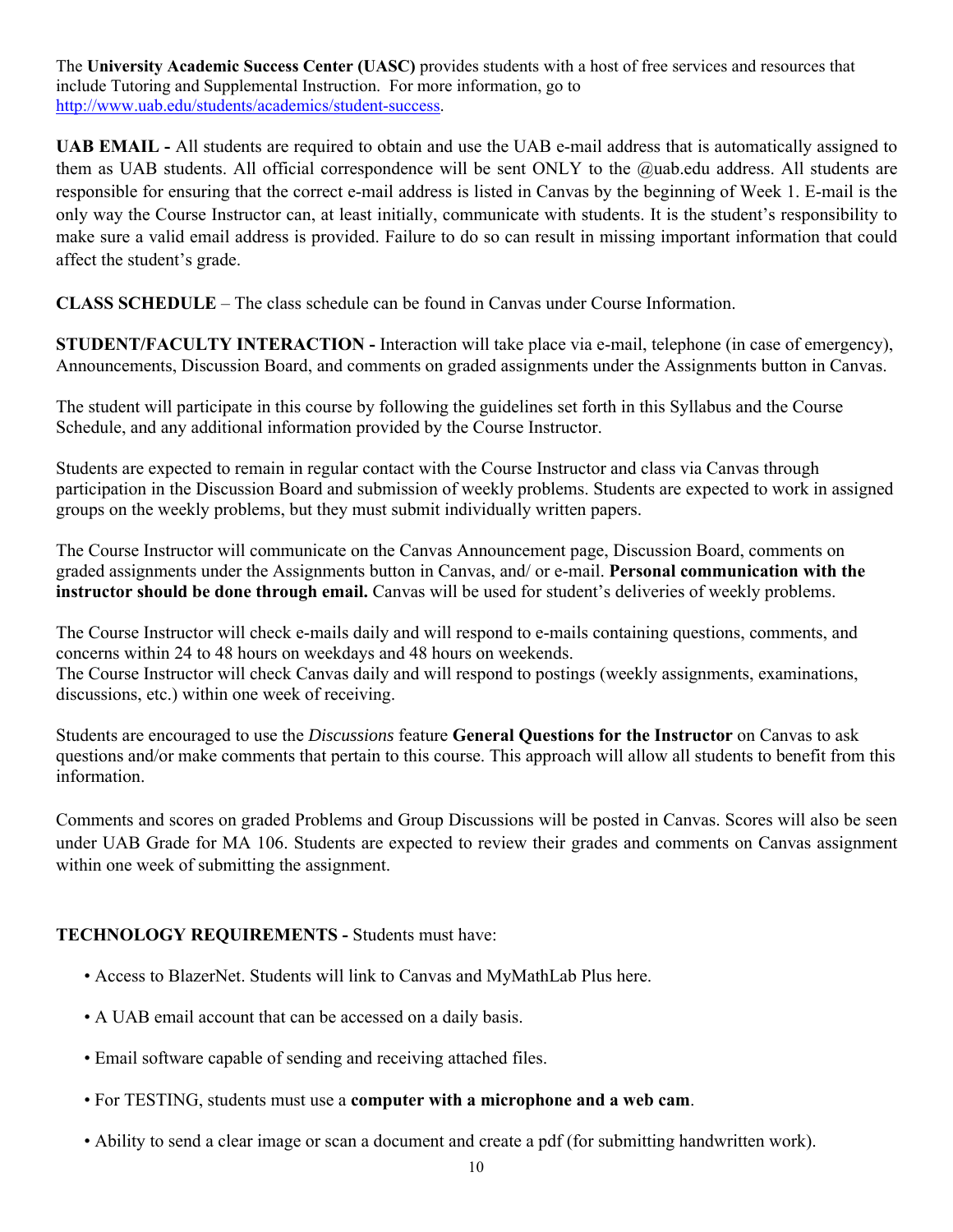- Access to the Internet with a 56k modem or better.
- 64 Mb RAM or better.
- A personal computer capable of running Canvas and MyMathLab Plus. Students who use older or beta browser versions will have compatibility problems with Canvas and MyMathLab Plus.
- Virus protection software, installed and active, to prevent the spread of viruses via the Internet and email. It should be continually updated!
- Internet Access: THIS IS AN ONLINE CLASS. **Students must have access to a working computer and reliable access to the Internet**. Students can use UAB computers in the library or in the MLL, a public library, etc. to ensure they have access, but a private computer with a microphone and web cam is needed for testing. Not having a computer, computer problems, computer crashes, loss of Internet and/or loss of electricity are NOT acceptable excuses for late work, incomplete work, or a request for an assignment deadline extension. **Students are expected to have a back-up plan** in case any of these occur.

**NON-HARASSMENT, HOSTILE WORK/CLASS ENVIRONMENT –** The UAB College of Arts and Sciences expects students to treat fellow students, their Course Instructors, other UAB faculty, and staff as adults and with respect. No form of hostile environment or harassment will be tolerated by any student or employee. In this class we will only use constructive criticism and will work to build a community of lifelong learners.

**HONESTY AND PLAGIARISM -** The awarding of a university degree attests that an individual has demonstrated mastery of a significant body of knowledge and skills of substantive value to society. To ensure this, UAB expects all students to abide by the UAB Academic Honor Code:

### **The UAB Academic Honor Code**

UAB expects all members of its academic community to function according to the highest ethical and professional standards. Students, faculty, and the administration of the institution must be involved to ensure this quality of academic conduct. Academic misconduct undermines the purpose of education. Such behavior is a serious violation of the trust that must exist among faculty and students for a university to nurture intellectual growth and development. Academic misconduct can generally be defined as all acts of dishonesty in an academic or related matter.

Academic dishonesty includes, but is not limited to, the following categories of behavior:

**ABETTING** is helping another student commit an act of academic dishonesty. Allowing someone to copy your quiz answers or use your work as their own are examples of abetting.

**CHEATING** is the unauthorized use or attempted use of unauthorized materials, information, study aids, the work of others, or computer-related information.

**PLAGIARISM** means claiming as your own the ideas, words, data, computer programs, creative compositions, artwork, etc., done by someone else. Examples include improper citation of referenced works, the use of commercially available scholarly papers, failure to cite sources, or *copying another person's ideas*.

**FABRICATION** means presenting falsified data, citations, or quotations as genuine.

**MISREPRESENTATION** is falsification, alteration, or the misstatement of the contents of documents, academic work, or other materials related to academic matters, including work substantially done for one class as work done for another without receiving prior approval from the instructor.